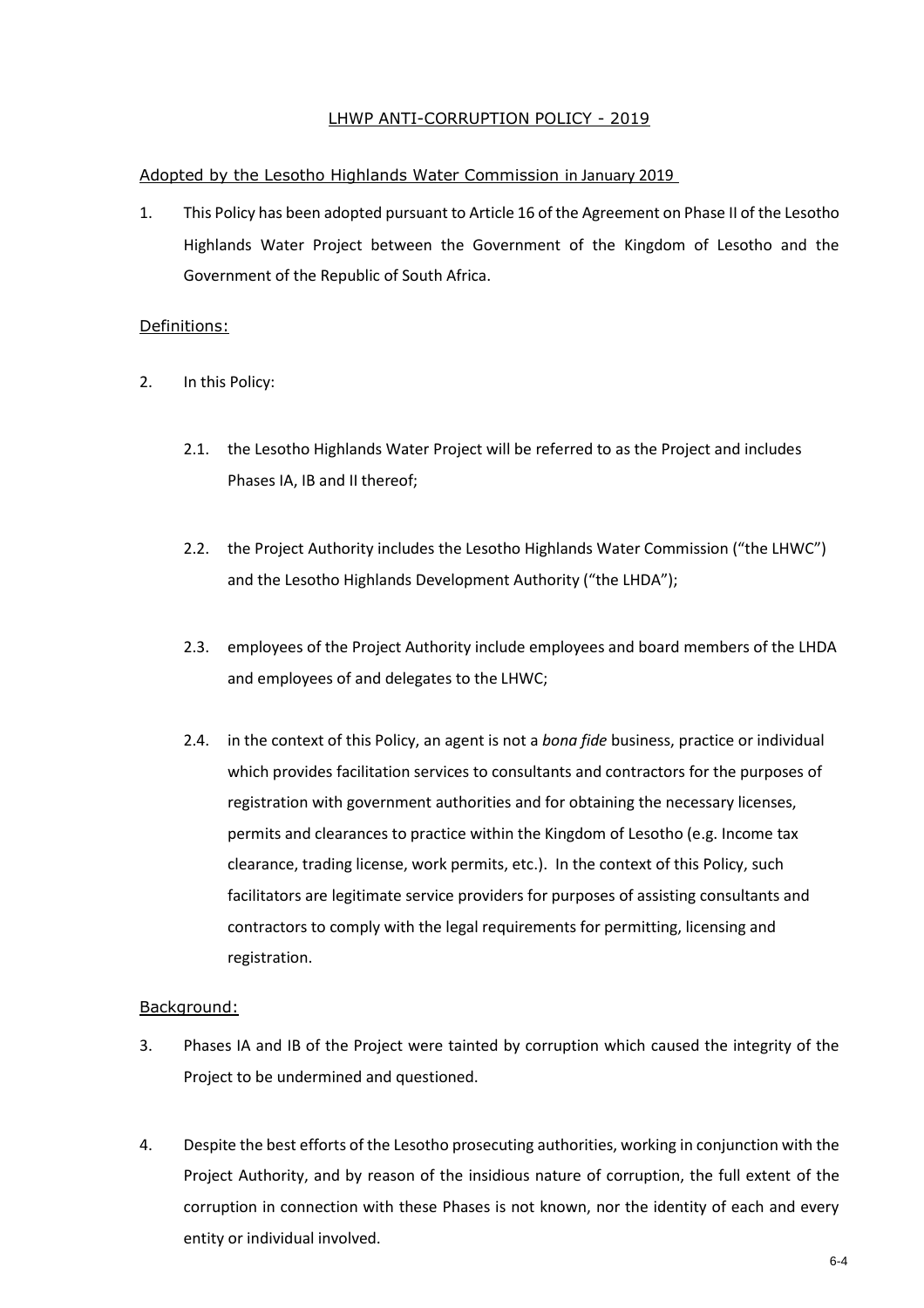5. In the light of these experiences the Phase II Agreement provides in Article 16 for the development and adoption of an Anti-Corruption Policy for the Project.

## Principles:

- 6. All persons or entities involved in the Project must observe the highest standards of compliance and ethics.
- 7. The Project Authority shall take all appropriate measures to combat corruption in all itsforms.
- 8. All contracting parties or entities, and persons otherwise involved in the Project, shall take all appropriate measures to prevent and combat corruption and to refrain from engaging in corruption in connection with their involvement in the Project.

## Application of Policy:

- 9. The provisions of this Policy shall apply to all contractors and consultants involved in the Project, including the pre-qualification of bidders and tenderers (where applicable), the evaluation of bids and tenders and the award of contracts.
- 10. Henceforth every contract entered into under the Project shall provide for the incorporation of this Policy into such contract.
- 11. The provisions of this Policy shall apply to the employment and the conduct of employees of the Project Authority.
- 12. The provisions of this Policy shall apply to recipients of compensation in terms of theProject.
- 13. For the purposes of this Policy corruption shall include the following:
	- 13.1. A "corrupt practice", such being the offering, giving, receiving or soliciting, directly or indirectly, of anything of value to influence improperly the actions of any person or entity in connection with the Project.
	- 13.2. A "fraudulent practice", such being any act or omission, including a misrepresentation, that knowingly or recklessly misleads, or attempts to mislead, any person or entity in connection with the Project, to obtain a financial or other benefit or to avoid an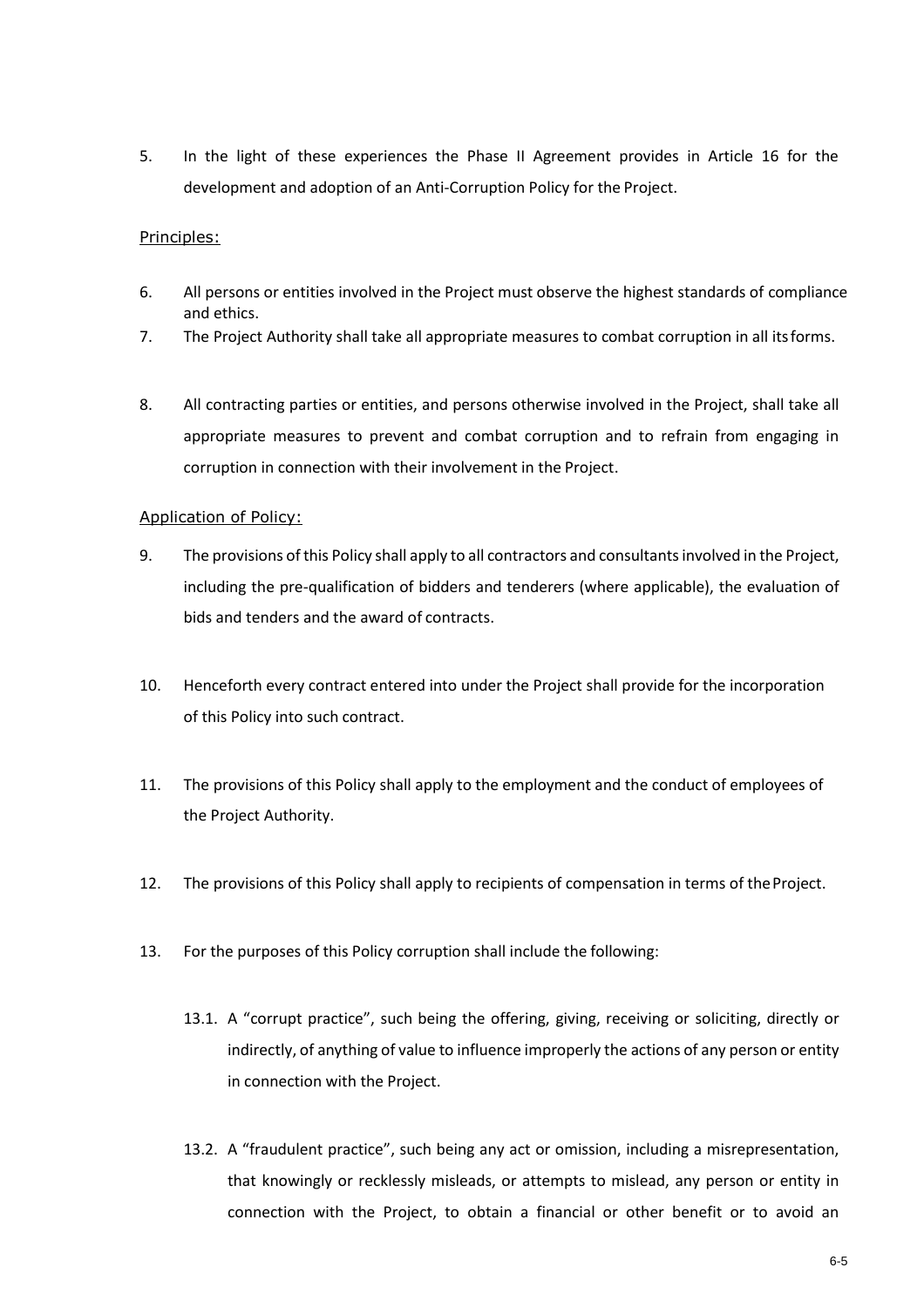obligation.

- 13.3. A "collusive practice", such being an arrangement between two or more parties designed to achieve an improper purpose, including to influence improperly the actions of any person or entity in connection with the Project. Such practices may include:
	- 13.3.1. Personal conflict of interest (CoI) as defined in the **Procedure for Dealing with Conflict of Interest** (copy attached); or
	- 13.3.2. Corporate conflict of interest, where two or more firms are engaged in joint pursuits elsewhere with a common business goal such that the firm or its employees "have the potential or ability to influence or be influenced in their judgement or evaluation of an offer, bid or tender of one of the firms engaged with them elsewhere such that the evaluation/assessment cannot be completely impartial/unbiased and objective"; or
	- 13.3.3. Perceived conflict of interest, defined as "when a third party observing the procurement process considers the process to be influenced or biased based on the perception of business or other relationships between the corporate entities".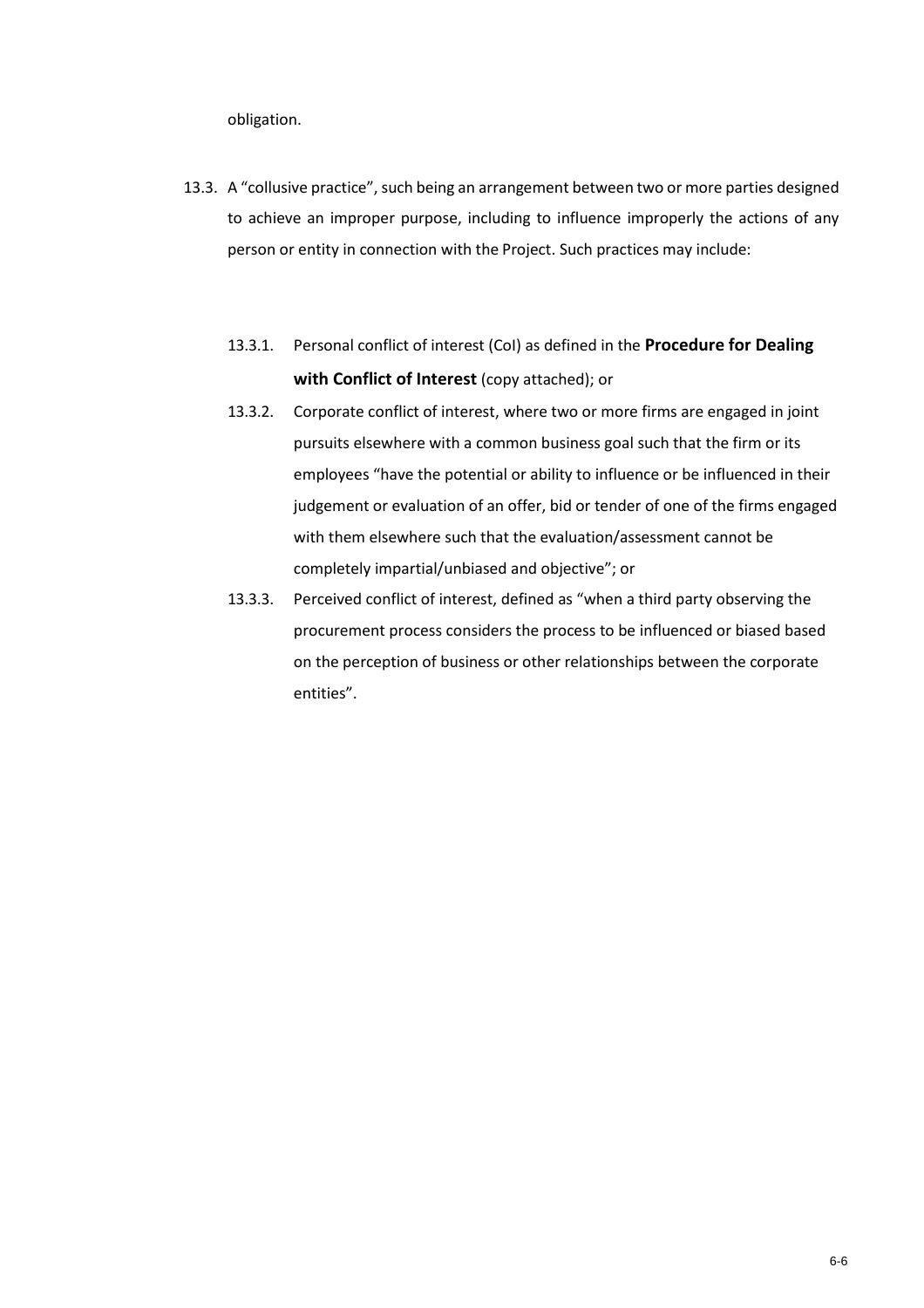- 13.4. A "coercive practice", such being impairing or harming, or threatening to impair or harm, directly or indirectly, or to influence improperly, any person or entity in connection with the Project.
- 13.5. An "obstructive practice", such being:
	- 13.5.1. the destroying, falsifying, altering or concealing of evidential material relevant to an investigation, as referred to in paragraphs 29 and 30 hereunder, or the making of false statements to investigators in order to materially impede such investigation; and/or threatening, harassing or intimidating any party to prevent it from disclosing its knowledge of matters relevant to such investigation or from pursuing such investigation; or
	- 13.5.2. acts intended to materially impede the exercise of the Project Authority's right to access to information, as referred to in paragraphs 29 and 30 hereunder.

#### Participation in Contracts:

- 14. Where a contractor or consultant, or any employee or former employee of such contractor or consultant, or any individual, was previously involved or implicated in corruption, such contractor, consultant or individual may be excluded from any involvement in the Project. Such exclusion will be at the sole discretion of the Project Authority based on a reasonable assessment of all the facts at its disposal.
- 15. Any contract awarded in relation to the Project will commit the contractor, consultant or individual concerned not to involve itself or himself in corruption, whether relating to the specific contract or not, concerning any employee of the Project Authority or any other entity or person having an interest in the Project.
- 16. The Project Authority in dealing with the pre-qualification of bidders and tenderers, the evaluation of bids and tenders, as well as the award of contracts, will have regard to the use of agents by contractors or consultants, both in the procurement or execution of previous contracts as well as their intended involvement in the Project. Here the Project Authority will be entitled to assume,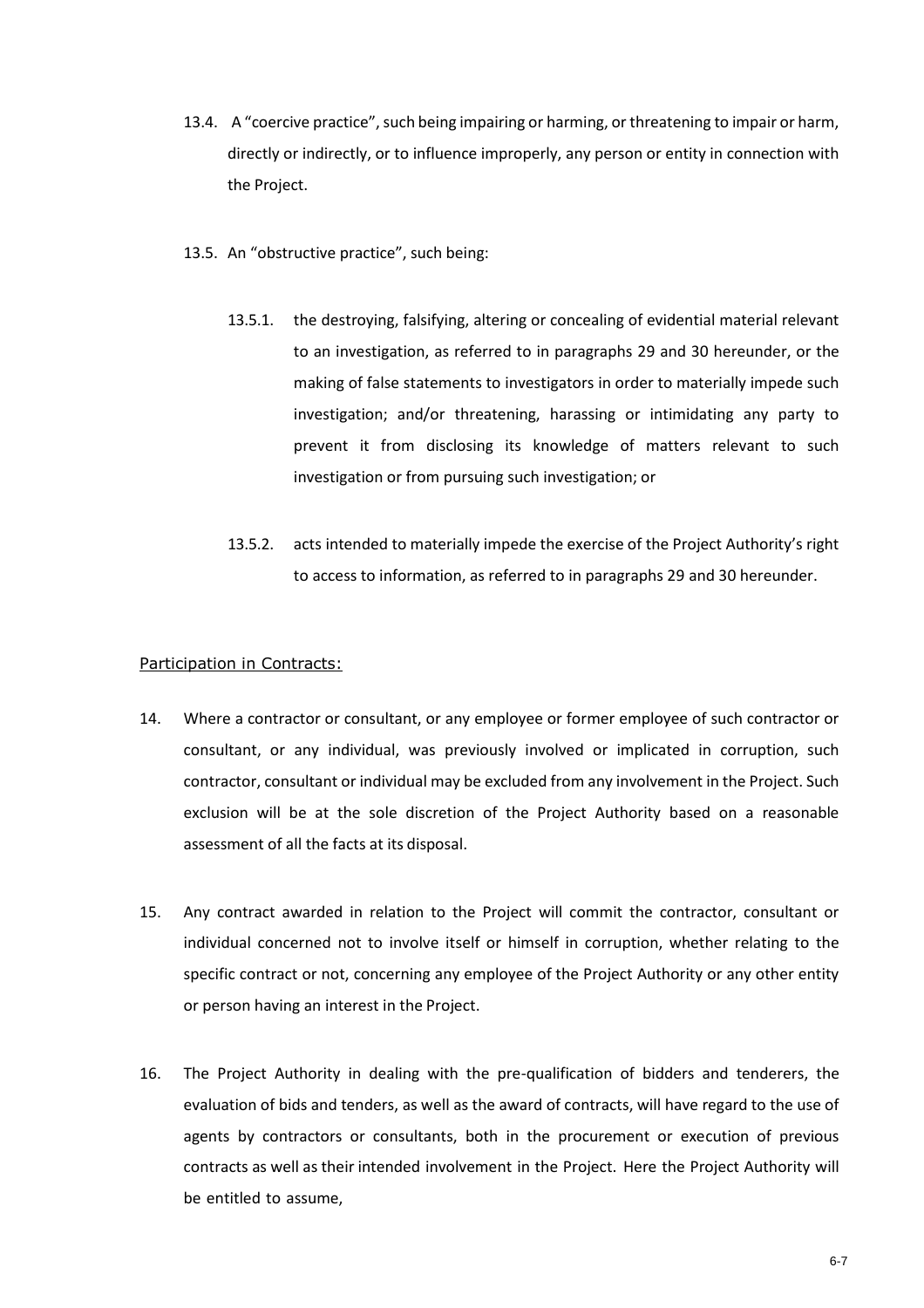unless shown otherwise, that such use or intended use of agents involved or will involve corruption.

## Confidential Business Information/Client Privilege

17. Confidential Business Information (CBI) shall include all forms of client privilege information pertaining to fees, cost estimates, engineering design, specifications, method statements, reports, prototypes, bid and tender evaluation reports, etc. All CBI shall be protected by signed declarations by all individuals engaged on the Project or contracted to the Project Authority for purposes of carrying out professional services related to the implementation of Phase II. Such declarations shall take the form of Non-Disclosure Agreements (NDA) which will be signed by the other party and retained by the Project Authority. Examples are attached.

## Specific Obligations of Prospective Contractors and Consultants:

- 18. Every prospective contractor or consultant shall at the earliest opportunity in any bid or tendering process disclose to the Project Authority any prior involvement by it or any of its current or former employees in corruption.
- 19. Every prospective contractor or consultant shall disclose both its past and present use of agents in the procurement or execution of contracts and such disclosure will specifically include the contractual arrangement with such agent including the basis upon which such agent was or will be remunerated.
- 20. Every prospective contractor or consultant shall at the earliest opportunity in the bidding or tendering processes or at any point during the execution of a contract, disclose to the Project Authority any conflict or potential conflict of interest, whether personal or corporate, whether real or perceived, including but not limited to any employee of the Project having an interest, financial or otherwise, in the contractor or consultant or such contractor's or consultant's proposed involvement in the Project.
- 21. All contractors and consultants, as well as their employees and agents, as well as employees of the Project Authority, involved in the Project, shall commit themselves to taking all appropriate measures to prevent corruption and shall immediately report to the Project Authority any corruption that comes to their attention, and any failure to so report shall be deemed to constitute corruption.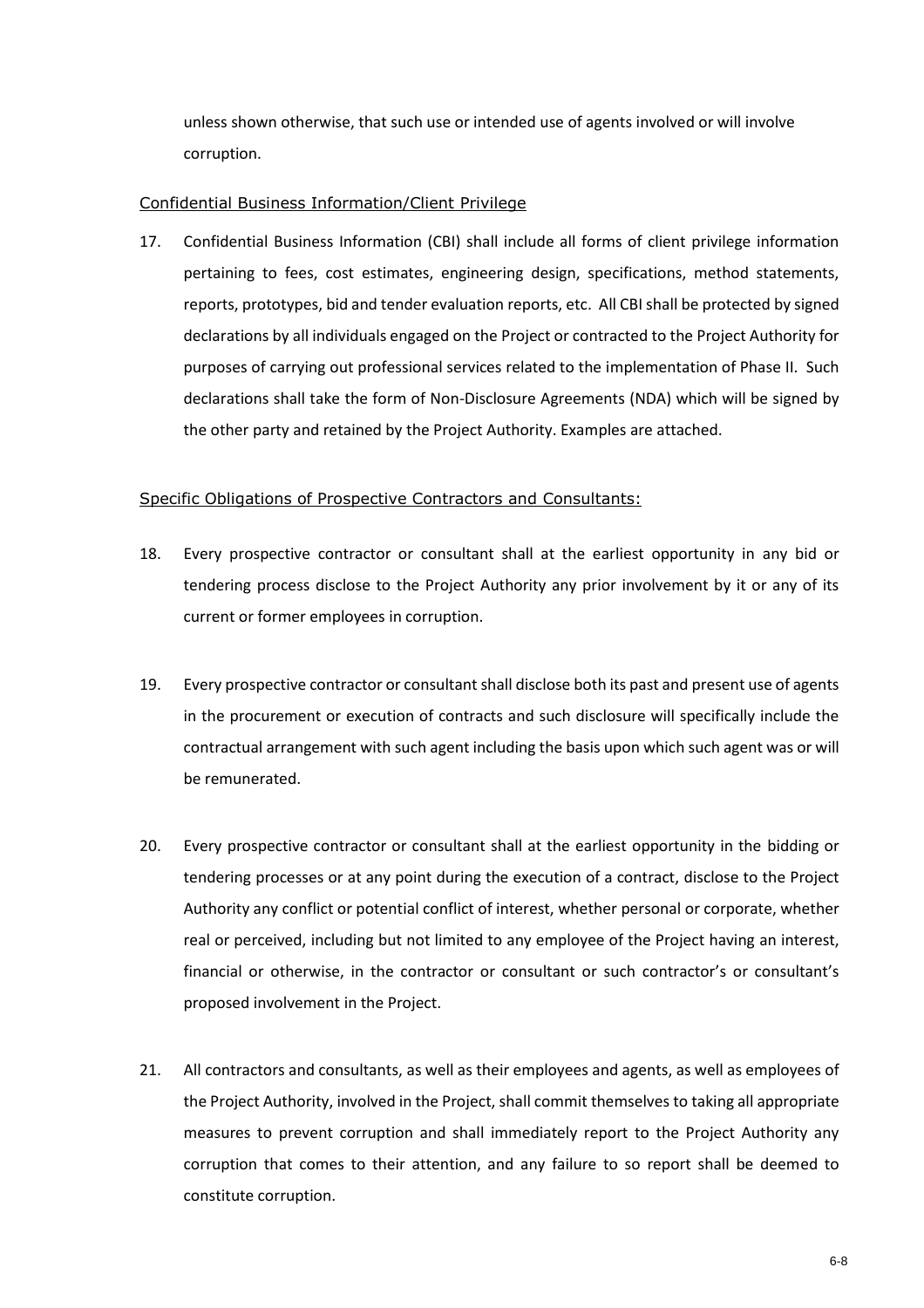- 22. The Project Authority shall do everything in its power to protect the identity of employees who act in terms of their aforesaid obligation to report instances of corruption. In addition, the Project Authority shall seek to ensure that such employees are not victimised or otherwise discriminated against as a result of their so reporting.
- 23. The Project Authority has implemented a "Whistle-blower" policy which shall be available for anonymous reporting of corrupt or perceived corruption to ensure early warning and reaction by the Authority. All reports shall be treated as confidential and will provide protection/asylum to any party making a disclosure.
- 24. All contractors and consultants, as well as their employees and agents, as well as employees of the Project Authority, involved in the Project, shall, if called upon to do so, fully co-operate with the Project Authority and/or the Lesotho Director of Public Prosecutions or any person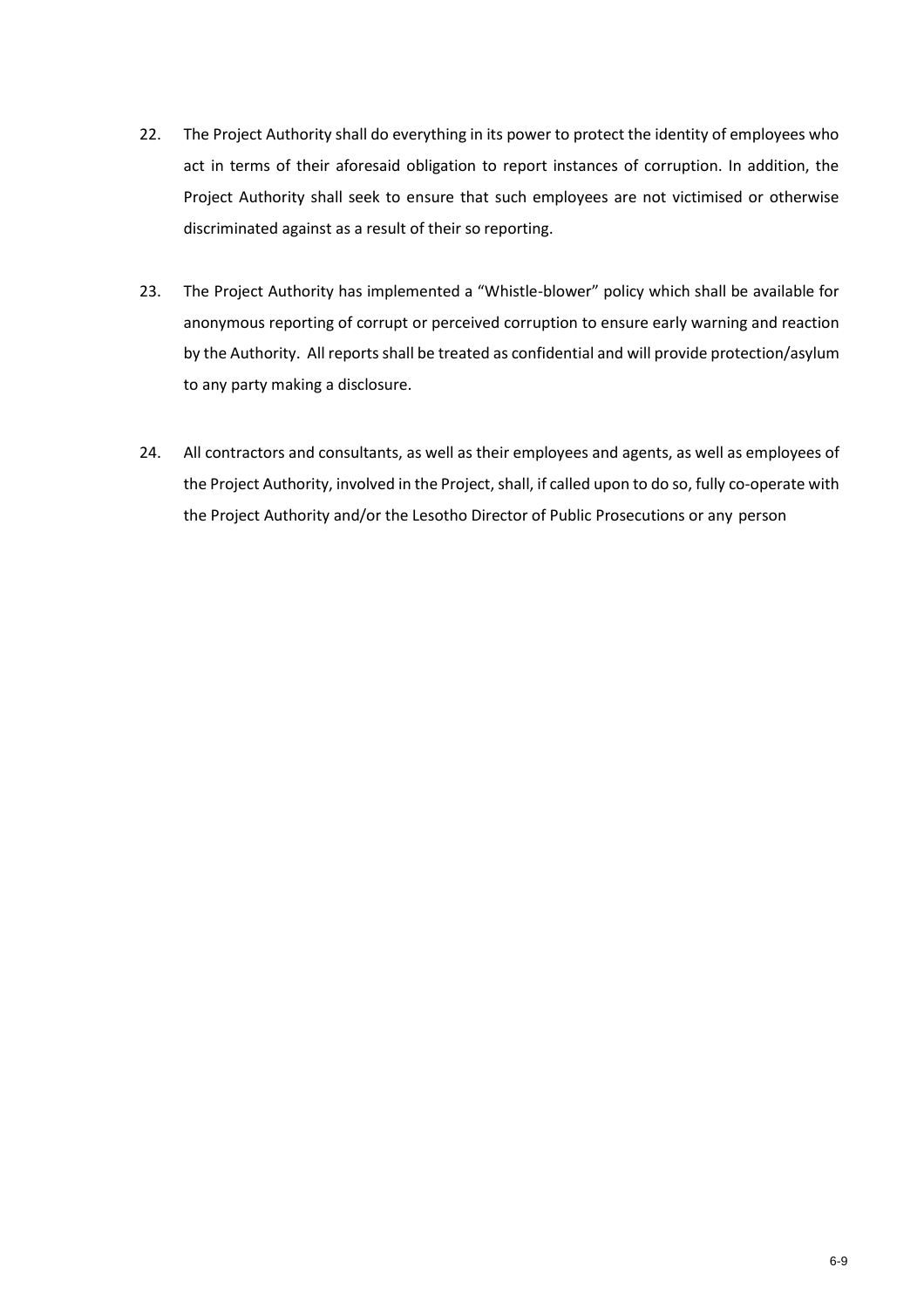designated by him, in any investigation into allegations of corruption, whether against them or their employee or agent, or against any other entity or person.

#### Sanctions:

- 25. In addition to any contractual rights in terms of specific contracts, the Project Authority shall have the right to cancel any contract under the Project in the event that the award of such contract or its execution is shown to have involved corruption. The Project Authority shall be entitled to exercise this right once it is reasonably satisfied on the information at its disposal that such corruption has indeed occurred. It will not however exercise such right without giving the contracting party involved a reasonable opportunity to refute any allegation or evidence of corruption levelled against it.
- 26. Any breach of this Policy by an employee of the Project Authority shall be deemed a material breach of his or her conditions of employment.
- 27. Compliance with this Policy through early disclosure will not necessarily result in punitive action or disqualification but will be subject to the ruling and determination of the Project Authority's Conflict of Interest Committee or legal counsel.
- 28. Determination of a Conflict of Interest is by the Project Authority and not by the respondent.

#### Investigation and Access to Information:

- 29. The Project Authority shall have the right, in the event of allegations of corruption against any contractor or consultant, or any of their employees, former employees or agents, as well as employees of the Project Authority, to investigate such allegations, and such right shall include the right of access to the said entity or person's records and/or other evidential material which in the opinion of the Project Authority may be relevant to suchinvestigation.
- 30. The entity or person referred to in paragraph 29 shall be obliged to fully co-operate with any such investigation and shall make available to the Project Authority any records or other evidential material as the Project Authority may require for purposes of suchinvestigation.
- 31. The investigation referred to in paragraphs 29 and 30 shall be conducted by independent investigators appointed by the LHDA Board or the LHWC.